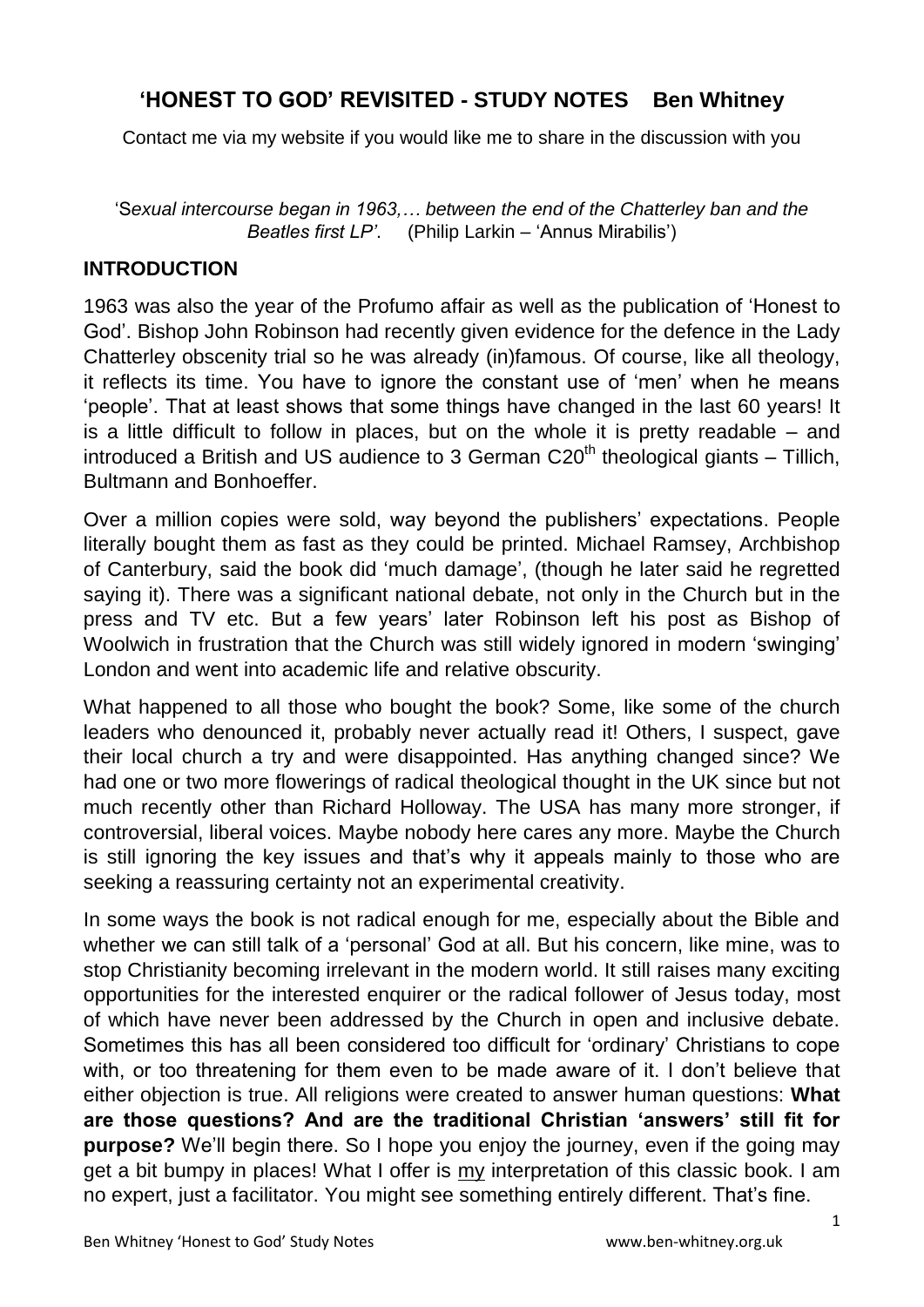# **STUDY PROGRAMME**

Alongside actually reading the book before or in between meetings, I suggest that each study session should be no longer than 75 minutes, each with the following structure:

A brief introduction to that section of the book by one person (10-15 mins) Group discussion on the suggested questions (20-30 mins) Feedback and reflection/questions arising (20-30 mins)

- **1. The Ground of our being:** New understandings of 'God' (chapters 1,2,3)
- **2. The man for others:** The meaning of Jesus (chapter 4)
- **3. Worldly holiness:** Personal Spirituality (chapter 5)
- **4. The new morality:** The Supremacy of Love (chapter 6)
- **5. Recasting the mould:** Changing the Church (chapter 7)

# **SESSION 1: The Ground of our being (Chapters 1, 2 and 3)**

SUMMARY (The facilitator may need to select certain passages for reading).

These chapters are of course the most important, but you need to ensure there is sufficient time to discuss all the later sections as well. The opening chapters explore the idea of 'God' as not meaning a supernatural Being/someone 'up there' or even 'out there' but a 'depth to our being' (Paul Tillich) or as a presence 'in the midst of life' (Bonhoeffer). Is this the only kind of 'God' that can be believed in without creating an idol of our invention? Such a God 'exists' (by definition, as Robinson means 'that which underlies all that is') but cannot be proven. 'God' is the heartbeat of life itself. God is everywhere.

## *FOR DISCUSSION*

*Robinson would certainly not call himself an 'atheist'. But clearly his idea of 'God' is very different from what is normally believed and expected. Is that a problem for you or do you see these ideas as opening up new possibilities for belief? Can there be a 'faith' without a 'God'?*

*Do our Creeds make it difficult to accept new understandings of 'God'? Should we abandon them and write new ones or is there enough 'wriggle room' to keep using them? What about the fact that they use 'He' all the time to describe God (which Robinson didn't seem too worried about!) How might we change that?*

*What does the word 'God' mean to you? How would you help others to find that meaning too?*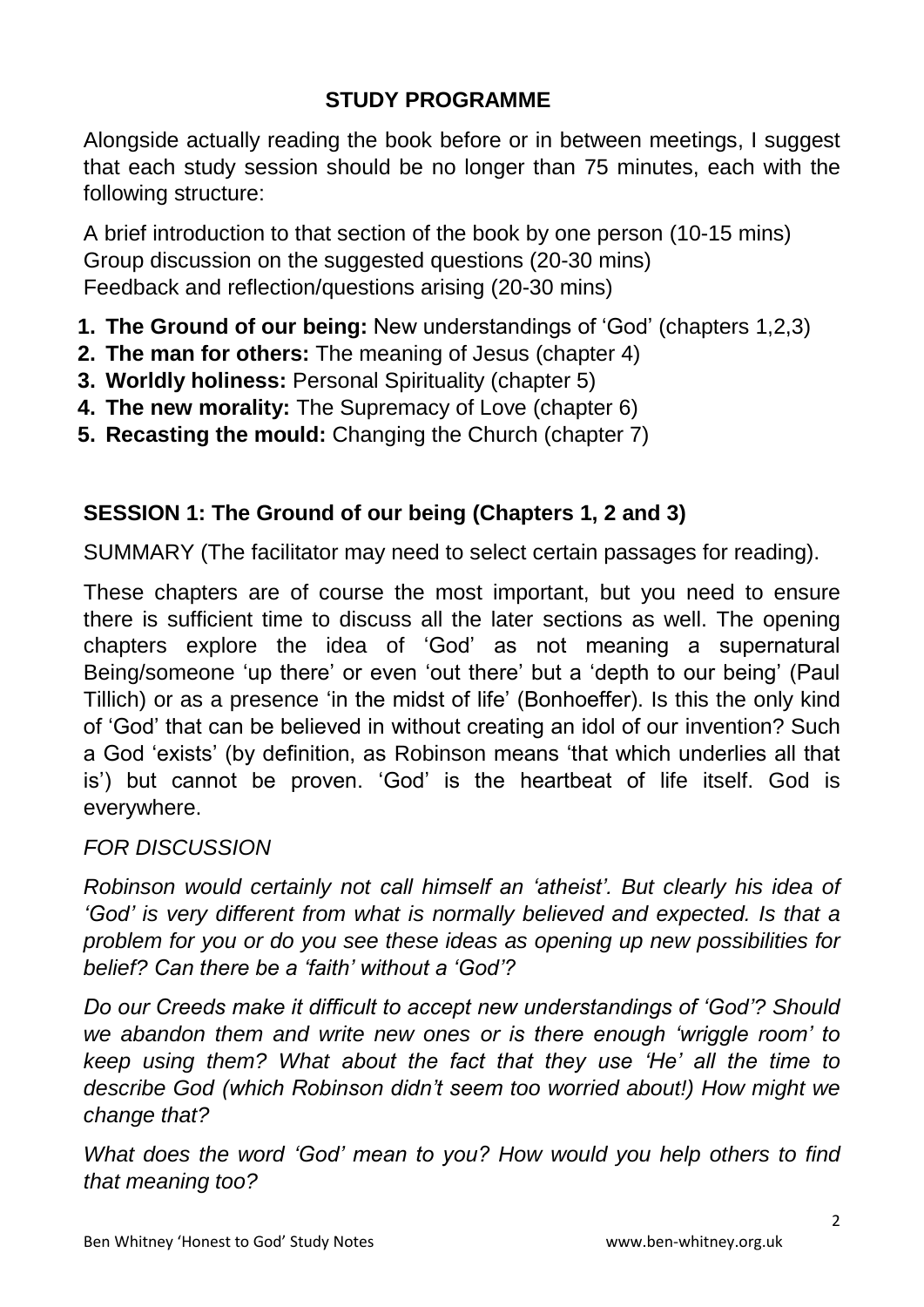# **SESSION 2: The man for others (Chapter 4)**

#### **SUMMARY**

Robinson does not regard Jesus as a personal 'Saviour' who died for our sins in the usual sense of atonement. He doesn't equate him with God. Incarnation and resurrection are 'myths' not facts. (Bultmann. That doesn't mean they are false; but they are not 'literally' true. They represent deeper truths). Jesus was a human person who had no intention of founding a new religion. His death is an example of self-giving love and he 'discloses and lays bare the Ground of (our) Being as Love'. The 'man for others' enables us to become fully human. We can become a new creation. This is the 'grace of God' at work. The cross shows God as powerless, not powerful.

#### F*OR DISCUSSION*

*Robinson criticises what he (rather patronisingly, he admits) calls 'workingclass religion' which effectively sees Jesus as some kind of superhero/demigod, not as a real human person – 'Docetism'. Is this a fair criticism of what many 'ordinary' Christians believe, (and of what many people, who don't believe, think that Christians do!?)*

*Does he address the meaning of the cross sufficiently in saying this should be seen as a self-denying surrender of love? (So not as a sacrifice for the sins of the world etc. etc.) What then was the resurrection? How does Jesus' death make any difference today?*

*'The NT does not say that Jesus was God'. He reveals God. So is it right to worship Jesus? Should we equate Jesus/the Christ with God in our liturgies, hymns and services as we often appear to do? Are there better ways to tell the Jesus story?*

## **SESSION 3: Worldly holiness (Chapter 5)**

#### SUMMARY

If there is no supernatural Being who can intervene in the world and change things on request, what is the point of speaking to 'Him'? Individual prayer and corporate liturgies provide structure to our spiritual life. Prayer is not time 'set aside' to be with God, or 'going away to pray about it' but is part of what we doing when we are getting on with living our normal day-to-day lives. An awareness of 'God-ness' is not confined to being in church, or to just to **Christians**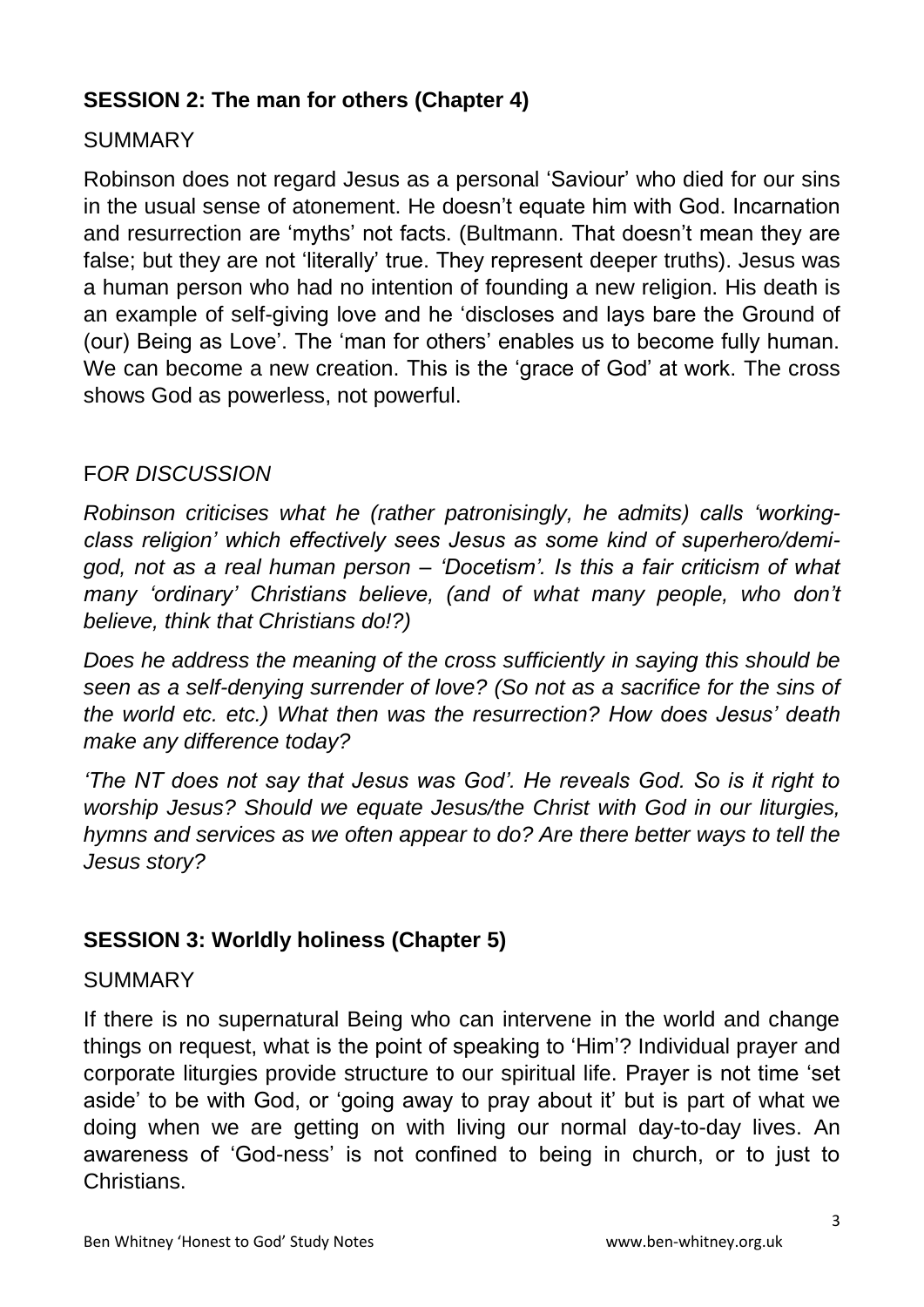Many of our ideas of 'spirituality' date from a time when humans had no control over the world and turned to 'God' for answers/consolation. But there are no gaps for God to be persuaded to fill anymore. Things just happen. What difference does this make to our personal or corporate spirituality?

## *FOR DISCUSSION*

*'What is the place of ..prayer in an entire absence of 'religion'?. Bonhoeffer coined the term 'religionless Christianity'. Is that idea helpful in encouraging people's personal piety and 'Christlike' lifestyle, rather than signing up to a set of doctrines?*

*Does he mean that there is no distinction between the 'holy' and the 'secular'? Is worship* personal prayer etc. about engaging with the world, not *withdrawing from it? Symbolised in the 'common' things of bread and wine that we share.* (*'Everything is holy now'*: a song by Peter Mayer).

*Should we see all life as prayer, not some special 'religious' activity based on actually communicating with a 'God', just for a while?*

## **SESSION 4: The new morality (Chapter 6)**

SUMMARY

Despite the sometimes dated language, this chapter must have been seen as remarkably progressive at the time. It was still effectively illegal to be homosexual until 1967 so Robinson doesn't mention it but it is surely there in the background. He focuses more on divorce and sex outside marriage. Moral standards do not reflect some underlying authority. We each have to decide and only Love Rules! Or '*Love is all you need'*! All very Sixties perhaps, but how else can moral issues be decided? All our human relationships should be guided by (Jesus') Love, not by adhering to commandments. 'Nothing can always and of itself be labelled as wrong'. There is no rule book for being human.

## *FOR DISCUSSION*

*If you can't look up 'right' and 'wrong' in the Bible (because it was written a long time ago by human beings like us not handed down from a God to be the authority on everything forever), how do we decide? How might this approach apply to gay marriage or other current issues?*